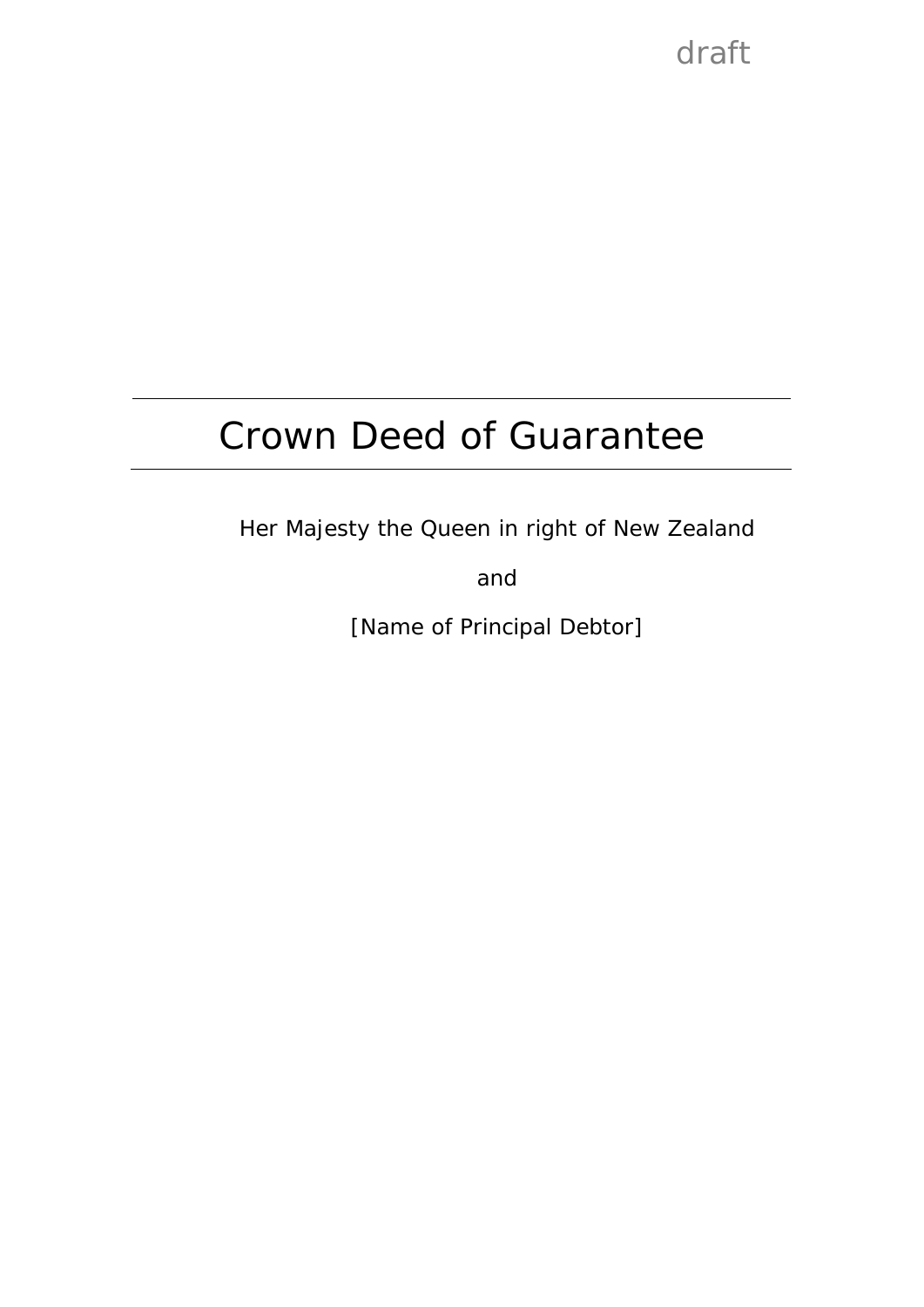#### *Date:* 2008

## **PARTIES**

**Her Majesty the Queen in right of New Zealand** acting by and through the Minister of Finance (*Crown*)

**XYZ** (*Principal Debtor*)

#### **BACKGROUND**

- A Given turmoil in world financial markets and the need to maintain public confidence in New Zealand's financial system it appears to the Minister of Finance that it is necessary and expedient in the public interest that the Crown guarantees certain obligations of the Principal Debtor.
- B This guarantee shall be in force for 2 years from the Announcement Date which the Minister considers to be sufficient time for confidence to return to the financial system.

## **THE PARTIES AGREE** as follows:

1 **INTERPRETATION** 

## 1.1 **Definitions**

In this Deed, unless the context requires otherwise:

*Announcement Date* means 12 October 2008.

*Creditor* means any Person to whom the Principal Debtor owes indebtedness under a Debt Security, but does not include:

- (a) a "Related Party" of the Principal Debtor as that term is defined in section 157B of the Reserve Bank Act; or
- (b) a Financial Institution; or
- (c) where the Principal Debtor is not a Registered Bank or is a Registered Bank which is an overseas incorporated Person, Persons who are not New Zealand Citizens or NZ Residents.

*Crown Guarantee* means the Crown guarantee in clause 2.2 of this Deed.

*Debt Security* has the meaning in section 2 of the Securities Act 1978.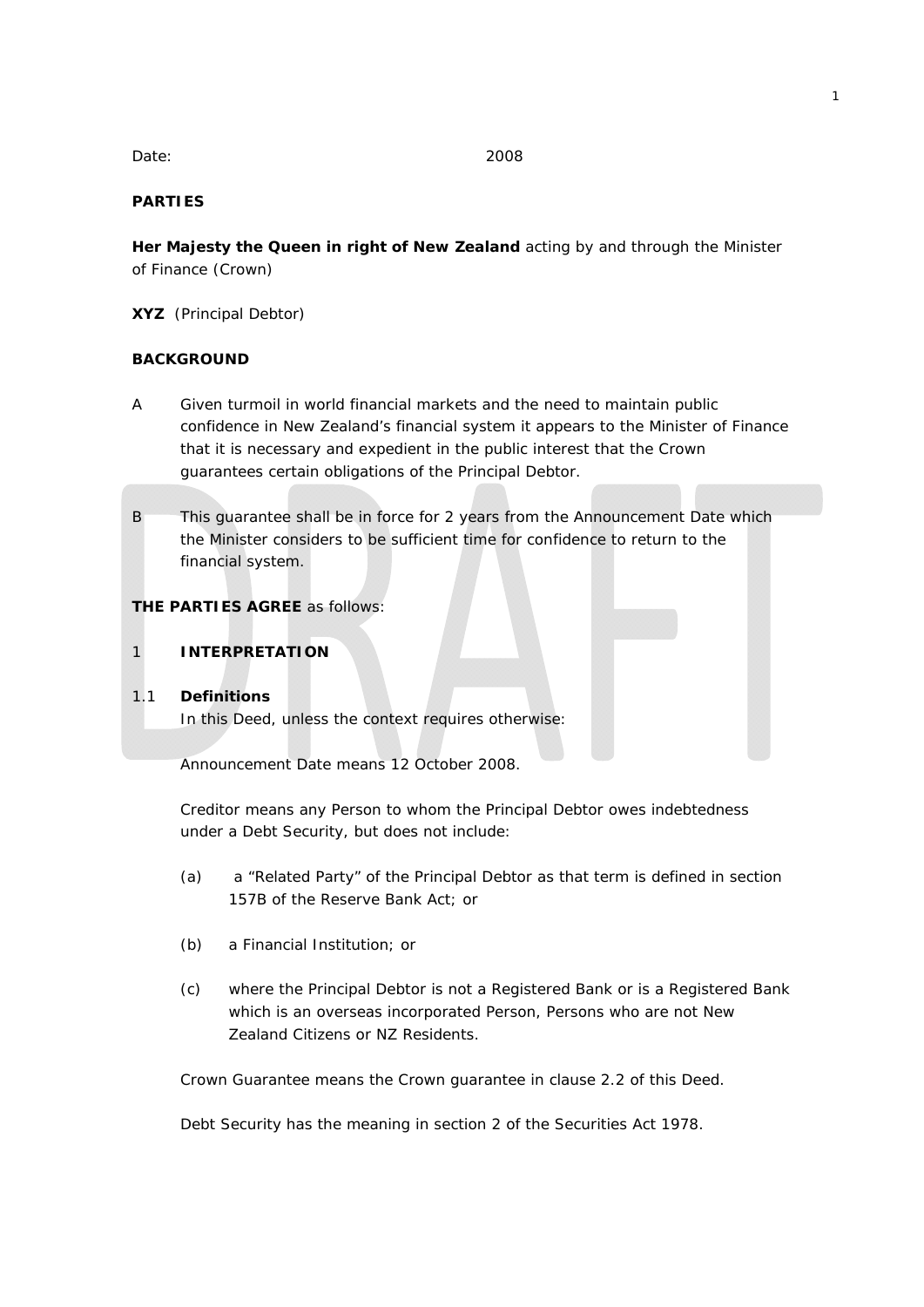#### *Default Event* means:

- (a) Failure of the Principal Debtor to a make a payment in the amount and at the date lawfully due;
- (b) The Principal Debtor becomes insolvent or unable to pay its debts as they become due;
- (c) The Principal Debtor institutes or has instituted against it any form of proceeding seeking a judgement of insolvency or bankruptcy or any similar relief;
- (d) The Principal Debtor seeks or becomes subject to the appointment of a voluntary administrator, liquidator, provisional liquidator or receiver;
- (e) The Principal Debtor has a secured party take possession of all or substantially all its assets, or has a distress execution or attachment or other legal process instigated or enforced;
- (f) The Principal Debtor makes a general assignment, arrangement or compromise, with or for the benefit of, its Creditors (including a moratorium); or
- (g) Any action by the Reserve Bank or the Securities Commission to place the entity into statutory management under the Reserve Bank Act or Corporations (Investigation and Management) Act 1989.

*Execution Date* means the date of this Deed.

*Financial Institution* means any Person who carries on the business of borrowing or lending money or securities, or providing financial services, or both, whether located in New Zealand or overseas.

*Guarantee Period* means the period commencing on the Announcement Date and expiring on 12 October 2010.

*Indebtedness* means all debt owing to a Creditor under Debt Securities issued by the Principal Debtor.

*New Zealand Citizen* has the meaning given under the Citizenship Act 1977.

*Notice of Assignment* means a notice from a Creditor in a form to be determined by the Crown stating that once the Crown has paid the Creditor any amount under the Crown Guarantee the rights of the Creditor against the Principal Debtor shall, to the extent of such payment, be assigned to the Crown.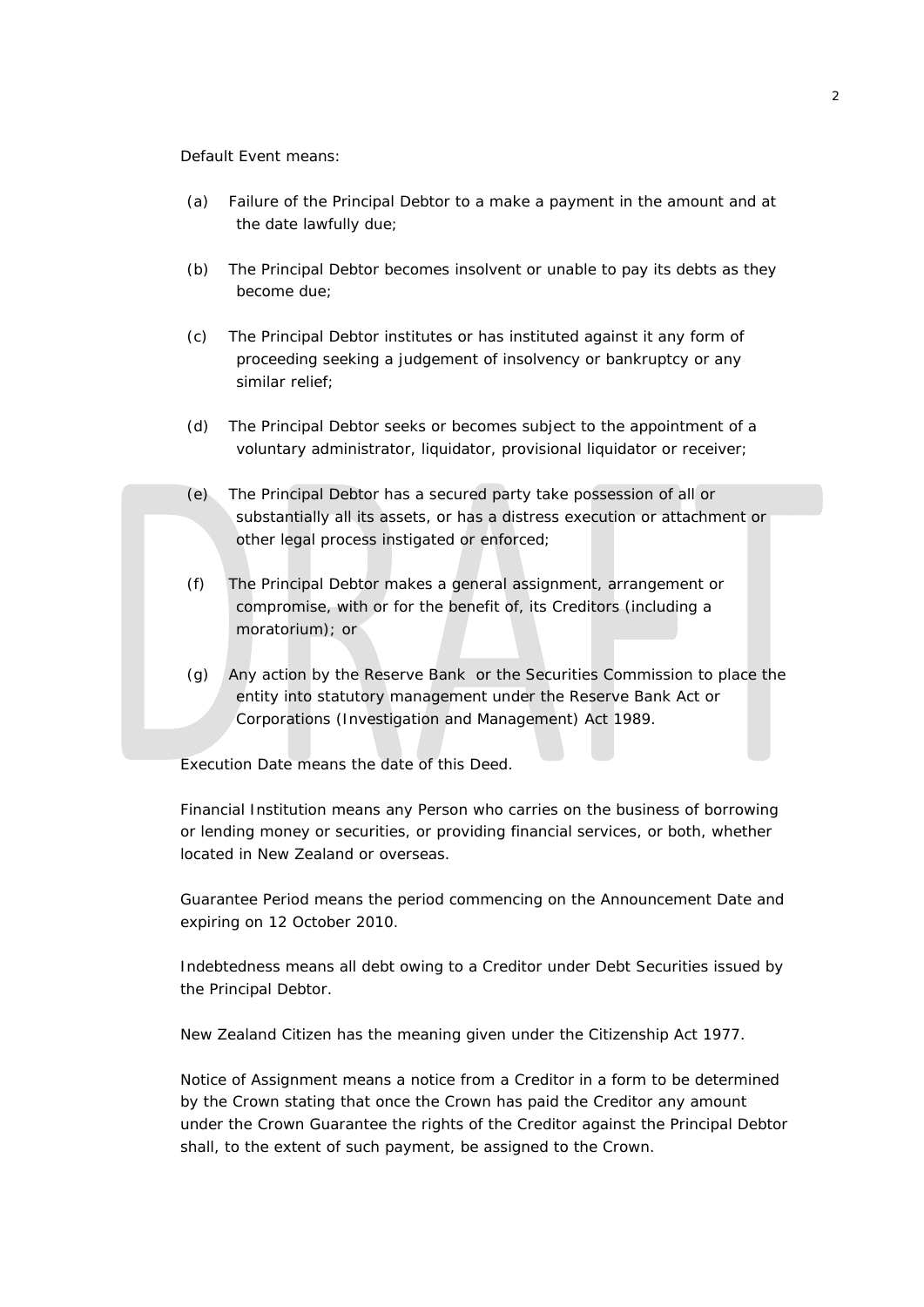*NZ Resident* means a person defined as resident in New Zealand pursuant to the Income Tax Act 2007;

*Party* means the Crown or the Principal Debtor, and *Parties* means them collectively.

*Person* includes an individual, a body corporate, any association of persons (whether corporate or not), a trust, and a state and any agency of a state (in each case whether or not having separate legal personality).

*Registered Bank* means a Person registered as a bank under the Reserve Bank Act.

*Reserve Bank Act* means the Reserve Bank of New Zealand Act 1989.

*Total Aggregate Indebtedness* means at any time the total combined Indebtedness of all of the Principal Debtor's Creditors.

#### 1.1 **Construction**

In this Deed, unless the context requires otherwise:

- (a) *Headings:* headings are for convenience only, and do not affect interpretation;
- (b) *Sections, Clauses and Schedules:* a reference to a Section or a clause or Schedule is a reference to a Section or clause in, or Schedule to, this Deed;
- (c) *Singular and plural:* the singular includes the plural and the converse;
- (d) *Particular party or person:* a reference to a particular party or person includes that party's or person's executors, administrators, successors, substitutes and assigns;
- (e) *Deed or document:* a reference to an *Deed* or a *document* is to the Deed or document as amended, novated, supplemented or replaced from time to time; and
- (f) *Legislation:* a reference to legislation or to a provision of legislation includes any amendments and re-enactments of it, a legislative provision substituted for it and a statutory regulation, rule, order or instrument made under or issued pursuant to it.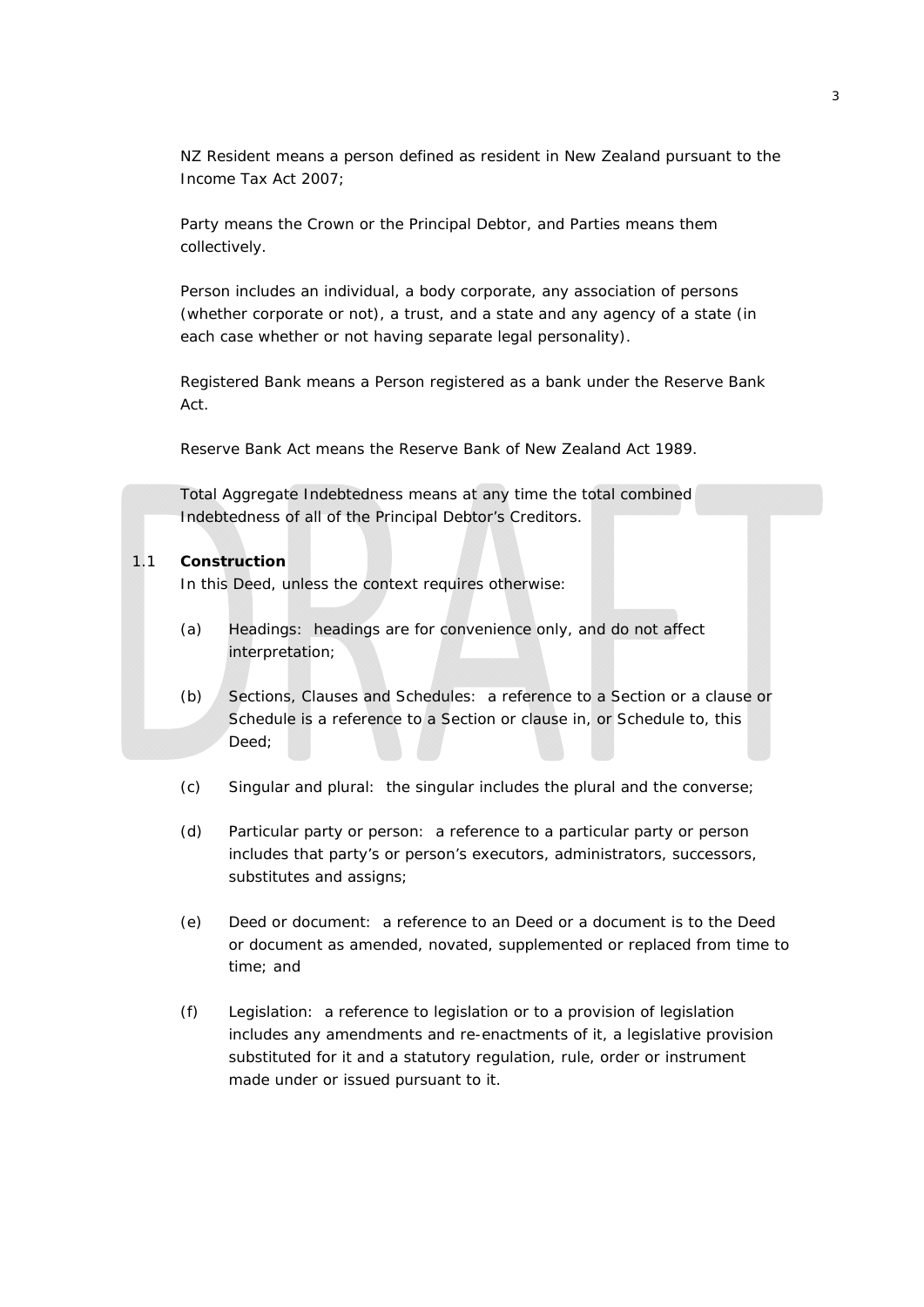#### 2 **GUARANTEE**

#### 2.1 **Eligibility**

It is a condition precedent to the Crown's obligations under this Deed that at the Execution Date no Default Event with respect to the Principal Debtor has occurred and is continuing.

## 2.2 **Crown Guarantee**

The Crown absolutely and irrevocably guarantees that, during the Guarantee Period, if a Default Event occurs in respect of the Principal Debtor the Crown will, subject to receiving a Notice of Assignment from the Creditor and satisfying itself of the amount of Indebtedness to the Creditor, make payment to the Creditor in the amount of the Indebtedness.

## 2.3 **Indebtedness Incurred after Default Event not Covered**

Any Indebtedness which arises following a Default Event but within the Guarantee Period, other than interest accruing on Indebtedness existing at the Default Event, shall not be covered by the Crown Guarantee.

## 3 **FEE**

- 3.1 If on the Execution Date the Total Aggregate Indebtedness of the Principal Debtor exceeds five billion (5,000,000,000) New Zealand Dollars then the Principal Debtor shall, within 14 days of the Execution Date, pay the Crown a nonrefundable fee equivalent to 0.1% (ten basis points) of the Total Aggregate Indebtedness on the Execution Date above five billion (5,000,000,000) New Zealand Dollars.
- 3.2 If on the first 12 month anniversary of the Execution Date the Total Aggregate Indebtedness of the Principal Debtor exceeds five billion (5,000,000,000) New Zealand Dollars then the Principal Debtor shall, within 14 days of the first 12 month anniversary of the Execution Date pay, the Crown a non-refundable fee equivalent to 0.1% (ten basis points) of the Total Aggregate Indebtedness on the first 12 month anniversary of the Execution Date above five billion (5,000,000,000) New Zealand Dollars.

#### 4 **REPORTING**

## 4.1 **Principal Debtor to Supply Information to the Crown**

The Crown may at any time during the Guarantee Period require from the Principal Debtor any information relating to the business, management or operation of the Principal Debtor.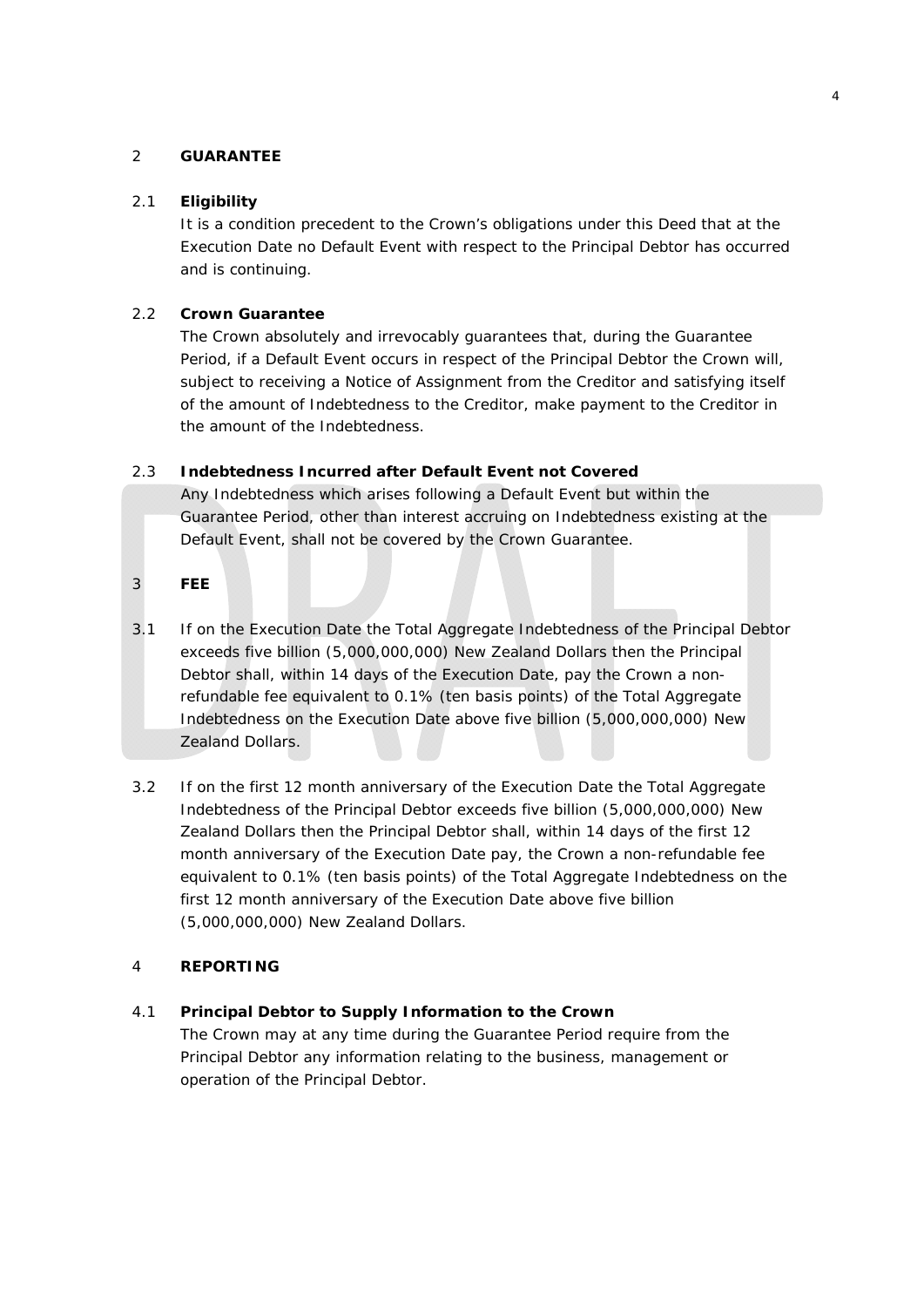## 4.2 **Third Party Information**

The Principal Debtor authorises the Crown to contact and request information from those third parties that the Crown requires, including (but not limited to):

- (a) The Trustee of any Debt Security issued by the Principal Debtor;
- (b) The auditors of the Principal Debtor;
- (c) the Principal Debtor's bankers or any other providers of finance;
- (d) The Securities Commission;
- (e) The Registrar of Companies;
- (f) Any rating agencies contracted by the Principal Debtor to provide rating information; and
- (g) The Reserve Bank of New Zealand.

## 4.3 **Sharing of Information**

The Principal Debtor authorises the Crown to share information provided in accordance with clauses 4.1 and 4.2 with the Reserve Bank of New Zealand and authorises the Reserve Bank of New Zealand to share with the Crown any information relating to the Principal Debtor that the Reserve Bank has collected in connection with its functions under the Reserve Bank Act.

## 4.4 **Failure to Comply with Information Request**

- 4.4.1 If the Principal Debtor fails to comply with a request under clause 4.1, or supplies information or data that is false or misleading in a material particular, the Crown may give public notice that the Principal Debtor has failed to comply with a information request and that the Principal Debtor has 14 days to comply with the request.
- 4.4.2 If the Principal Debtor fails to comply within the 14 day period in clause 4.4.1 the Crown may give public notice that the Guarantee will be withdrawn in 14 days.
- 4.4.3 Following the expiry of the second 14 day period the Crown Guarantee will be withdrawn and Indebtedness created following the date of withdrawal but within the Guarantee Period, other than interest accruing on Indebtedness existing at the date of withdrawal, shall not be covered by the Crown Guarantee.

## 5 **COMPLIANCE WITH PRUDENTIAL SUPERVISION OR OTHER MATTERS**

- 5.1 If the Principal Debtor fails to comply with:
	- (a) any prudential supervision direction, notice or requirement under the Reserve Bank Act or otherwise; or
	- (b) the terms of any Trust Deed for Debt Securities issued by the Principal Debtor;

 the Crown may give public notice that the Principal Debtor is in breach of this Deed.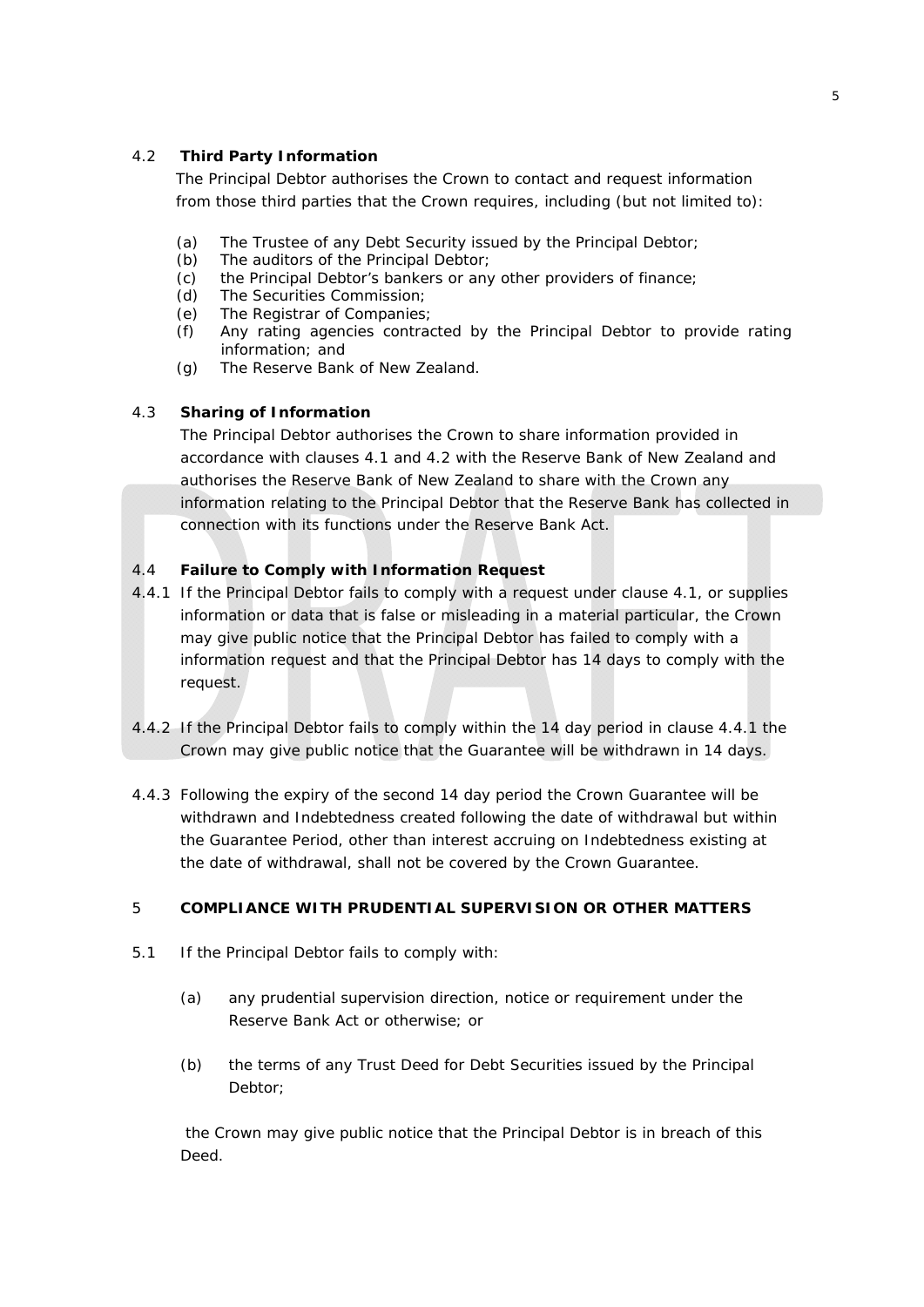- 5.2 If the breach is not remedied to the Crown's satisfaction within 14 days of the public notice the Crown may give public notice that the Guarantee will be withdrawn in 14 days.
- 5.3 Following the expiry of the 14 day period the Crown Guarantee will be withdrawn and Indebtedness created following the date of withdrawal but within the Guarantee Period, other than interest accruing on Indebtedness existing at the date of withdrawal, shall not be covered by the Crown Guarantee.

#### 6 **ACKNOWLEDGEMENT**

6.1 The Parties acknowledge that the offering or entering into of this Deed does not in any respect restrict any regulatory or supervisory action by the Reserve Bank or any action the Crown may take, including but not limited to extending the term of the Crown Guarantee or not extending the term of the Crown Guarantee and offering the Crown Guarantee to any person whether under the same terms or different.

## 7 **NO ASSIGNMENT**

Neither Party may assign or transfer any of its rights under this Deed.

## 8 **GOVERNING LAW AND JURISDICTION**

#### 8.1 **Governing Law**

This Deed is governed by and is to be construed in accordance with New Zealand law.

#### 8.2 **New Zealand Courts**

Each of the Parties irrevocably and unconditionally agrees that the Courts of New Zealand shall have exclusive jurisdiction to hear and determine each suit, action or proceeding (proceedings) and to settle disputes, that may arise out of or in connection with this Deed and for these purposes irrevocably submits to the exclusive jurisdiction of those courts.